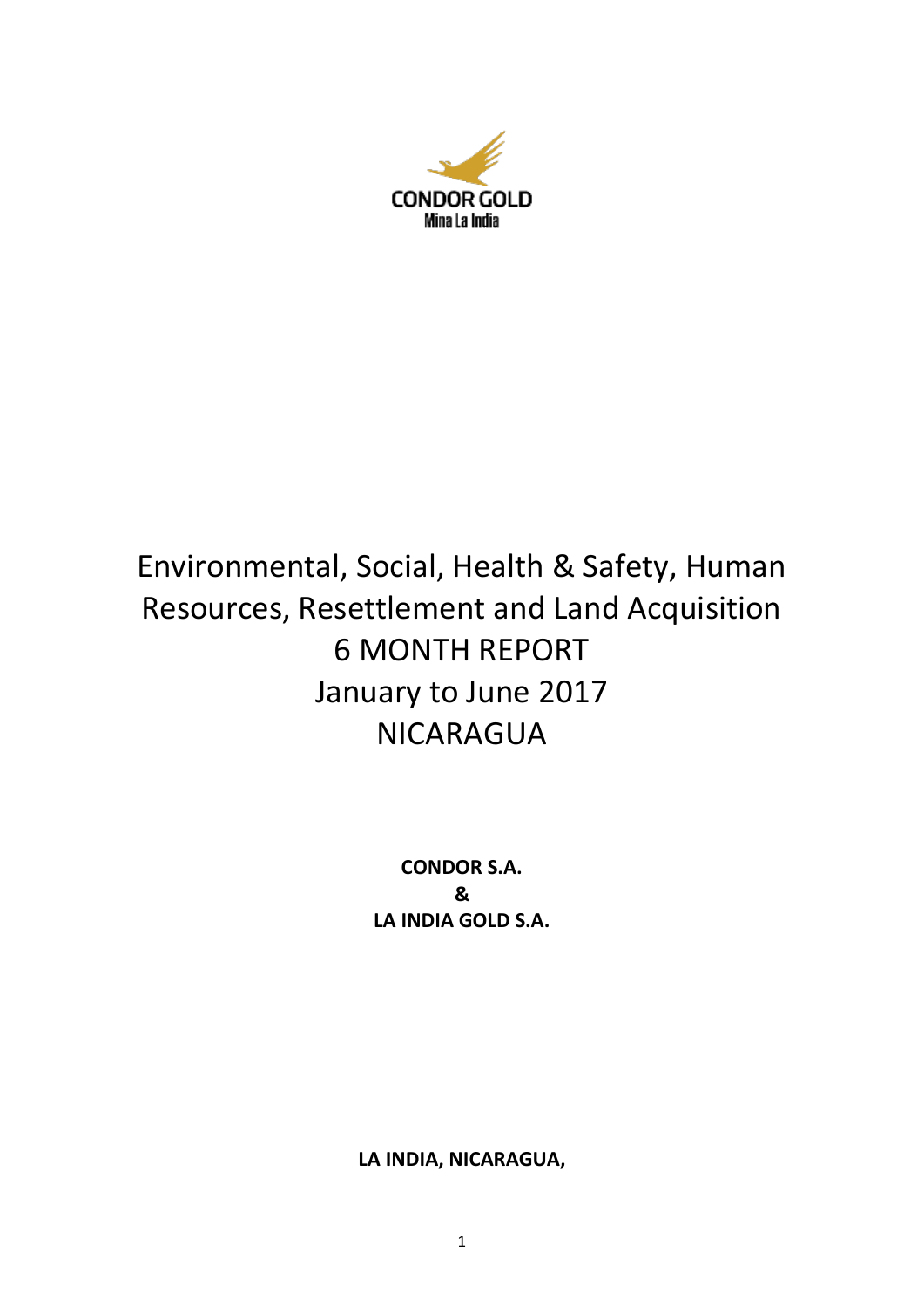# **CENTRAL AMERICA**

# **CONTENT**

Executive summary

- 1. Introduction
- 2. Objective
- 3. Environmental activities
	- 3.1.Permitting applications and environmental studies of those applications
	- 3.2.Environmental monitoring
		- *3.2.1.* Baseline studies
	- 3.3.Environmental management
		- *3.3.1.* Remediation and Rehabilitation of affected areas
		- *3.3.2.* Reforestation plans implementation
		- *3.3.3.* Implementation of the ESAP
- 4. Social activities
	- 4.1.Stakeholders engagement implementation
		- *4.1.1.* Meetings with local stakeholders
		- *4.1.2.* Workshops with local stakeholders
		- *4.1.3.* Artisanal mining census
		- *4.1.4.* Exploration fair
		- *4.1.5.* Informative process
		- *4.1.6.* Stakeholders mapping
	- 4.2.Resettlement activities and land acquisition process
		- *4.2.1.* Houses registration
		- *4.2.2.* Identification of vulnerable families
		- *4.2.3.* Land acquisition process
		- *4.2.4.* Information office
	- 4.3.Grievances
		- *4.3.1.* Grievances committee
		- *4.3.2.* Grievance mechanism implementation
		- *4.3.3.* Grievances registered
- 5. Health and Safety activities
	- 5.1.Health and Safety community activities
	- 5.2.Health and Safety trainings and workshops
	- 5.3.Health and Safety accidents statistics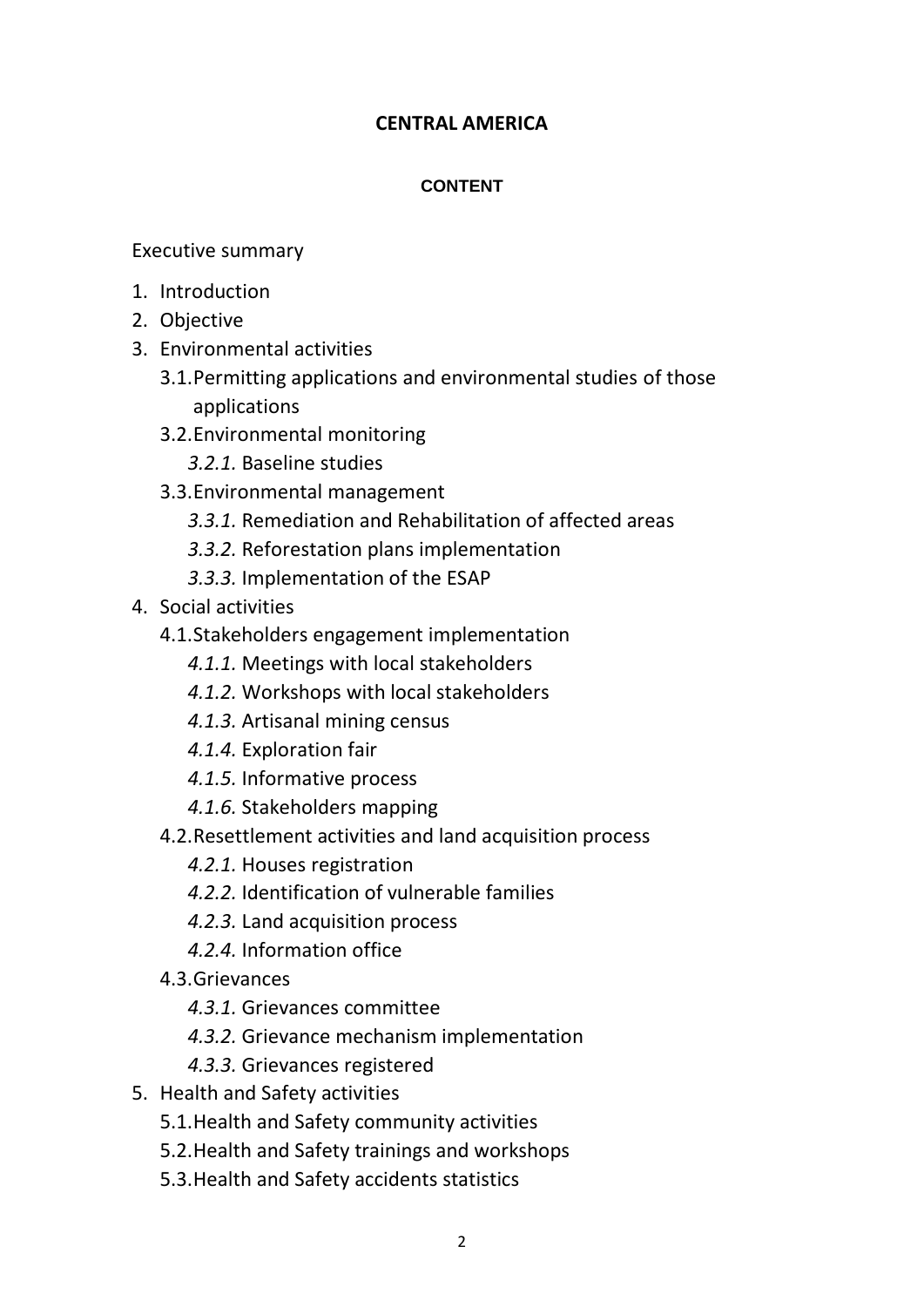- 6. Human Resources
	- 6.1.Employment
	- 6.2.Capacity building
	- 6.3.Grievances of employees
- 7. Other relevant issues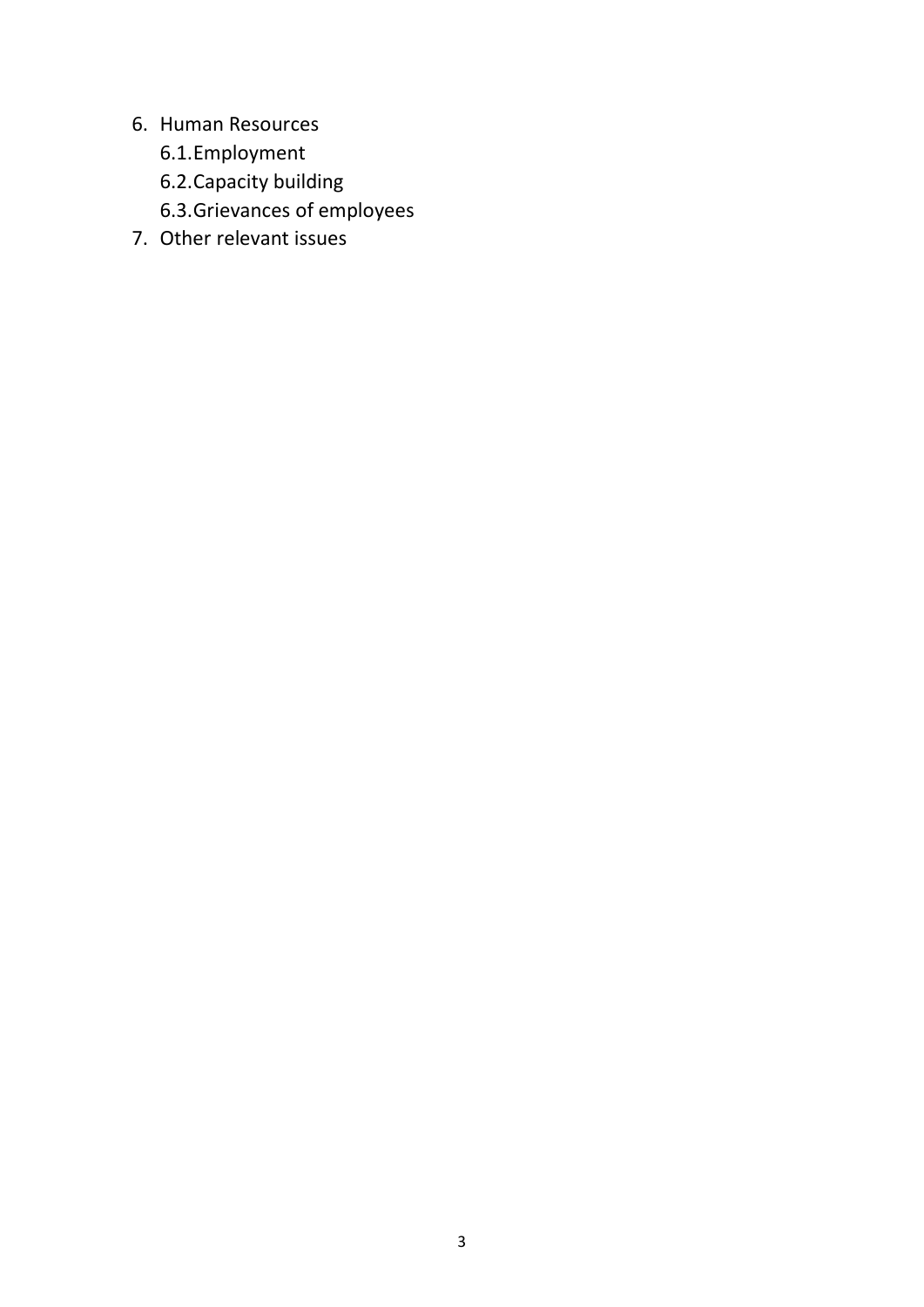# **Executive summary**

The following report covers the period from January to June 2017, including the environment, social, health and safety, human resources, resettlement and land acquisition processes.

During this period, Condor Gold applied for a temporary water usage permit and a special permit to drill in El Rodeo concession, the latter is still in process for approval. Environment remediation activities as well as implementation of the environmental management plans have been implemented during these six months, in the El Rodeo, Real de la Cruz, Cacao, La India and Espinito-Mendoza concessions, where 8,230.30 meters were drilled in the last 9 months.

Condor has also implemented the procedures and programs created for the Environmental and Social Management System, which includes Environment, Community, Health and Safety and Human Resources.

In the last six months, the social area has increased from 3 employees to 12, including hiring of 5 social technicians, 3 local team and a Social and Resettlement Manager in February 2017. The Social and Resettlement Manager was hired to strengthen the social team and provide guidance in the resettlement activities required to develop a Resettlement Action Plan (RAP) in accordance with IFC requirements, as well as implementing the Environmental & Social Action Plan (ESAP) related to social matters. Based on this, the social area has implemented the grievance mechanism for the communities, as well as developed an informative process, improved the information office and promoted social activities with stakeholders to communicate and share information related to exploration activities. Constant communication with the communities, especially La India village has allowed to dispel misinformation and attend concerns. Social contributions have focused on technical training, the water project, rural health, open clinic, contributions to churches, activities to strengthen stakeholders' engagement, and others.

Health and Safety has implemented the procedures and plans created for the Environmental Social Management System (ESMS), which is in line with IFC's expectations. During this period, workshops and training has been provided to workers, contractors and community, specifically artisanal miners. A report of accident statistics is also included in this document.

Condor Gold currently employees 85 people at La India, 72% live in the local villages. 9 of the 85 employees have been or are benefitted with a scholarship to take learning courses. Training and capacity building are daily part of Condor Gold's commitment to improving the professional level of its employees.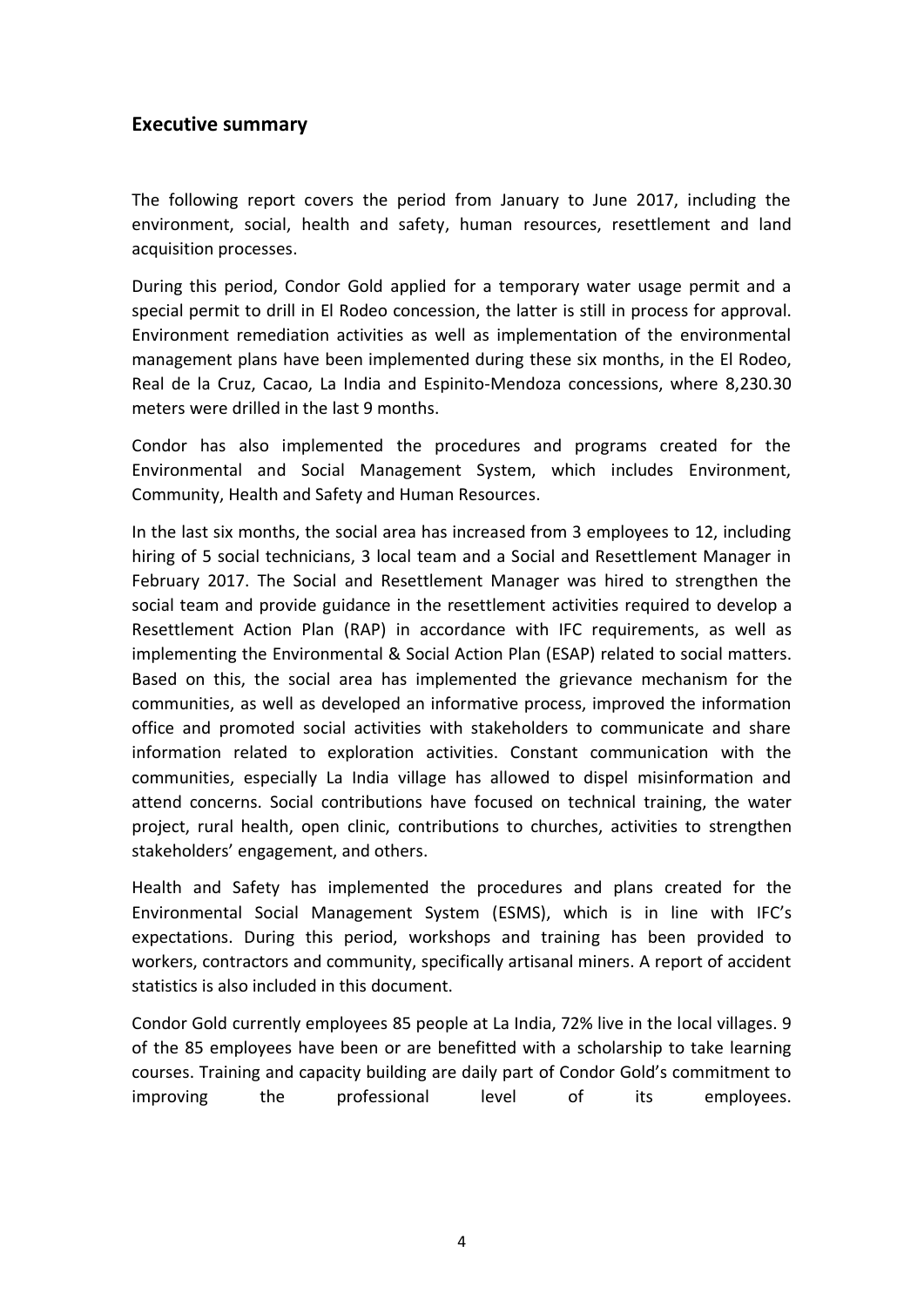#### **1. INTRODUCTION**

Condor Gold, as part of its commitment to the implementation of IFC Performance Standards, has created the following report.

This includes the first six-months of the year 2017, and addresses the activities that took place during that period in the areas of environment, social, health and safety, human resources and property related matters.

# **2. OBJECTIVE**

To provide information on the environmental, social, health and safety, human resources and property related matters within Condor Gold subsidiaries.

#### **3. ENVIRONMENTAL ACTIVITIES**

# **3.1. PERMITTING APPLICATIONS AND ENVIRONMENTAL STUDIES OF THOSE APPLICATIONS**

From January to June 2017, Condor applied for a temporary surface water usage permit and a special permit for drilling in El Rodeo concession.

The Ministry of Environment and the San Nicolas municipality authorized the surface water source for the drilling campaign in the El Rodeo concession in January, after the approval of the Los Limones community.

In April, an application for a special permit to drill in the Northwest side of El Rodeo was submitted to MARENA-Central. The special permit application does not require an Environmental Social Impact Assessment (ESIA) since it is only two drill-holes proposed. In May, an inter-institutional commission organized by MARENA Central conducted a site inspection in Los Limones area, in Rodeo concession, to confirm our application for a special permit to drill. In June, MARENA-Central informed that the special drilling permit has passed the technical inspection and their legal department is currently reviewing it.

Condor Gold has been participating in workshops with different government institutions and other private companies as part of an initiative promoted by the Chamber of Mines (CAMINIC) and Private Sector Council (COSEP) to improve the permitting process in the country. Changes in timetables for permits to be processed have been proposed and agreed upon. The modification of the existing Decree 76-2006 for ESIA application was discussed and is in process of approval. The modifications include changes in timetables and quicker processes.

#### **3.2. ENVIRONMENTAL MONITORING**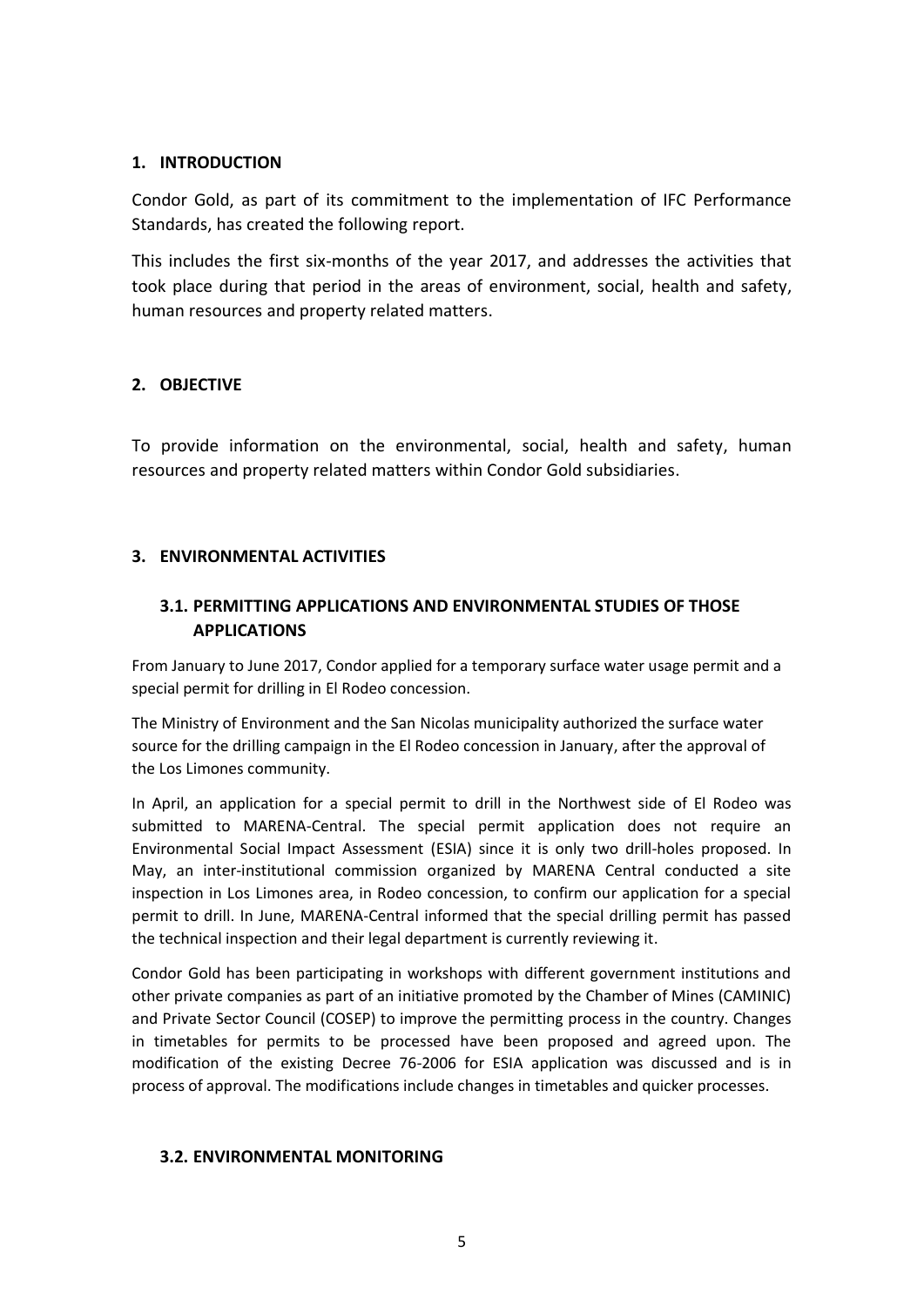# *3.2.1.* **Baseline studies**

Condor Gold continues conducting groundwater level, surface waterflow and water quality monitoring, as well as gathering weather data from its digital weather station and two rain gauges.

# *Groundwater level monitoring*

Groundwater level of 23 sites, including 10 piezometers and 13 hand-dug wells, are monitored weekly. The data is included in a database and analyzed, considering changes in level compared to previous months, abnormal changes, dryness, and usage to avoid misinterpretations.

# *Surface waterflow*

Surface waterflow is monitored daily in five locations, where weirs have been installed.

Only San Lucas V-notch weir (LIWR001) maintains water flow the whole year, with a level variation from 16 to 18 cm, from January to June 2017. Only weir La Simona has a diver to monitor extreme changes in waterflow, which is being calibrated with the adviceof SRK.



*(a) (b)*





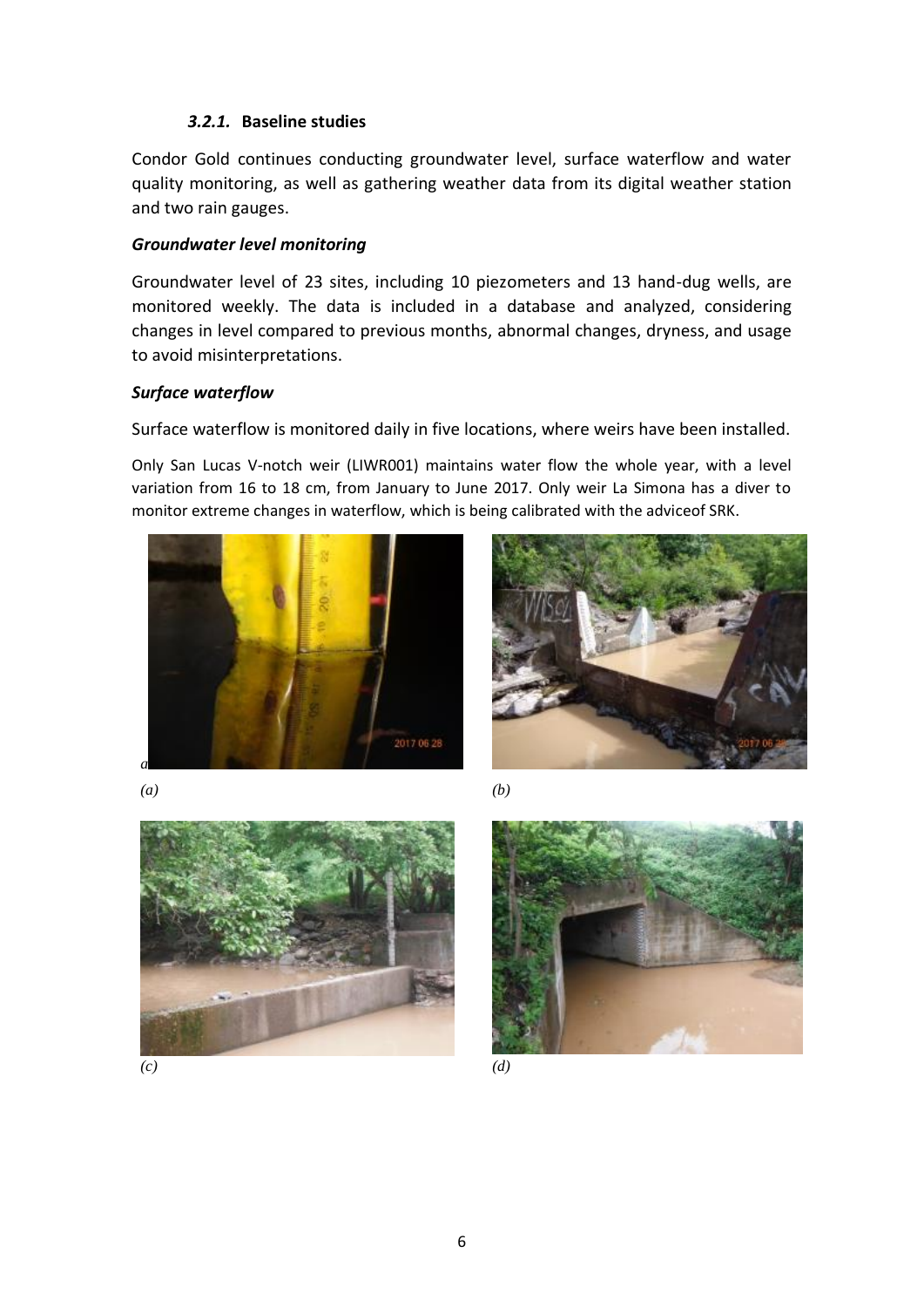

*e)*

*Photograph 3.2.1 (a) Staff gauge in San Lucas V-notch weir (LIWR001) (b) La Simona Trapezoidal weir (LIWR002), (c) La India Rectangular weir (LIWR004), (d) Alcantarilla and (e) Alcantarilla TSF. 28th and 29th June 2017.* 

# *Water quality monitoring - Participatory Water Monitoring Program*

The Participatory Water Monitoring Program was implemented as scheduled: on 5<sup>th</sup>April a workshop was conducted and representatives of five communities participated. On 26<sup>th</sup> April, water sampling of 11 sites was conducted with the participation of local government representatives from El Jicaral and Santa Rosa del Peñón, Ministry of Health, MARENA-León and a representative from each of the communities invited.

The meeting to present the results with the communities' representatives and discuss with them the way to share the results with their communities took place on 28<sup>th</sup> June. The meeting also included the video on exploration activities of the company and a talk of the social team regarding the grievance mechanism.

The attendees requested that we present the lab results in each community and a brochure to be used to share these results was presented and discussed. It was agreed that the attendees would ensure at least 20 people from each community, that the meetings would take place in the afternoon and the video as well as the grievance mechanism would be presented.

The final version of the brochure is underway to schedule the meetings in each community. The next monitoring event will take place at the end of October.

# *Weather data*

Weather data is gathered from Condor's digital weather station and two rain gauges located in Agua Fría village and La India village. The latter belongs to the National Network.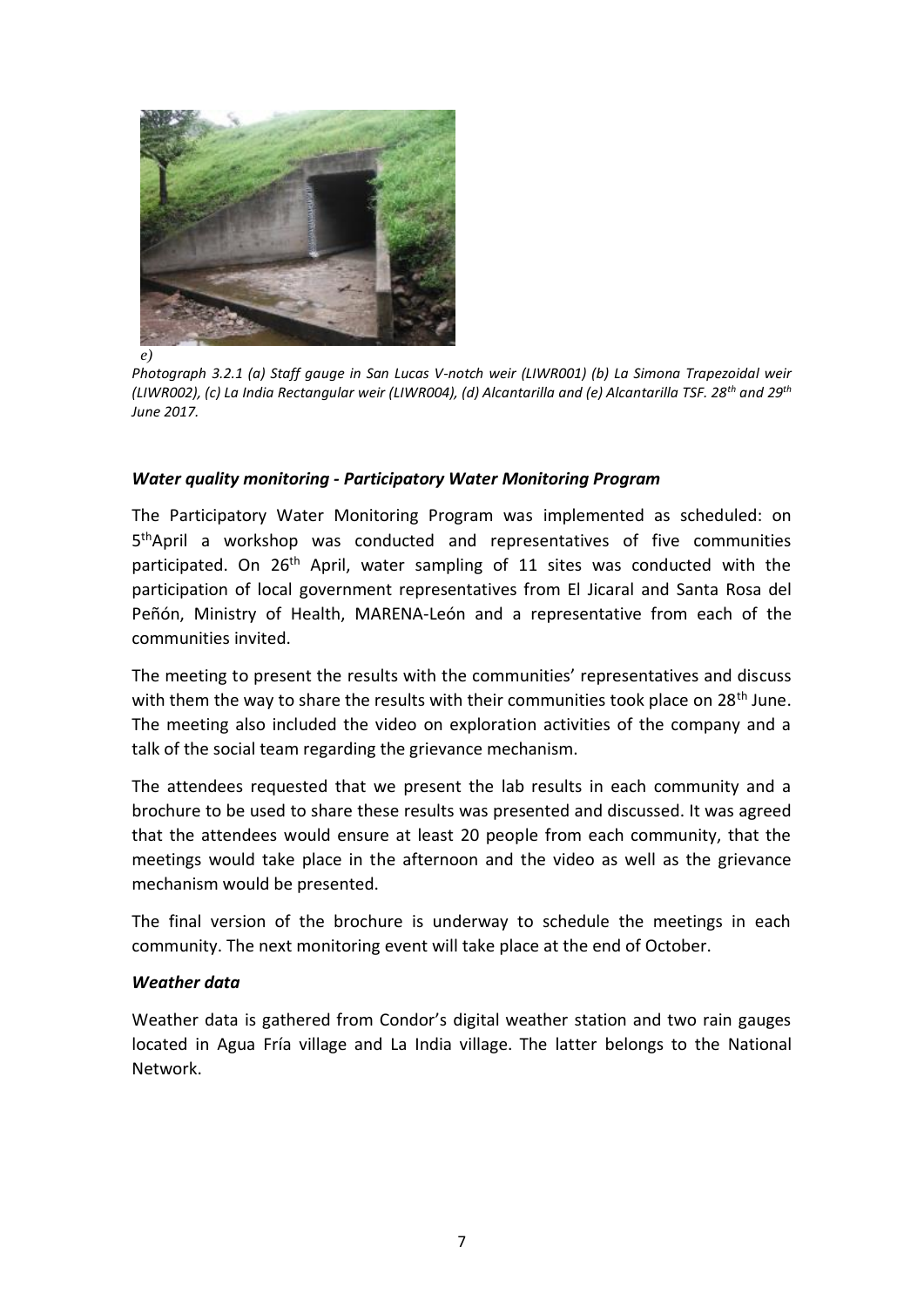| Jan-June 2017                     |                                             |                                             |                                             |                                     |                                |           |  |  |  |
|-----------------------------------|---------------------------------------------|---------------------------------------------|---------------------------------------------|-------------------------------------|--------------------------------|-----------|--|--|--|
| <b>Parameter</b>                  | Jan                                         | Feb                                         | Mar                                         | Apr                                 | May                            | Jun       |  |  |  |
| Rainfall (mm)                     | 7.11                                        | 3.048                                       | 2.79                                        | 27.18                               | 359.16                         | <b>NA</b> |  |  |  |
| Temperature<br>maximum °C         | 32.38                                       | 33.55                                       | 35.16                                       | 37.2                                | 35                             | <b>NA</b> |  |  |  |
| Temperature<br>minimum °C         | 17.38                                       | 18.66                                       | 21.05                                       | 21.1                                | 20.16                          | <b>NA</b> |  |  |  |
| Relative humidity<br>maximum (%)  | 91.1                                        | 91.4                                        | 82.4                                        | 89.6                                | 92                             | <b>NA</b> |  |  |  |
| Relative humidity<br>minimum (%)  | 30.6                                        | 19.5                                        | 21.9                                        | 24.6                                | 31.4                           | <b>NA</b> |  |  |  |
| Predominant<br>wind direction (°) | <b>ENE</b><br>$(56.25 -$<br>$78.75^{\circ}$ | <b>ENE</b><br>$(56.25 -$<br>$78.75^{\circ}$ | <b>ENE</b><br>$(56.25 -$<br>$78.75^{\circ}$ | <b>ENE</b><br>$(56.25 -$<br>78.75°) | ENE (56.25-<br>$78.75^{\circ}$ | <b>NA</b> |  |  |  |
| Average wind<br>speed $(m/s)$     | 5.79                                        | 5.27                                        | 5.84                                        | 4.58                                | 2.92                           | <b>NA</b> |  |  |  |

# *Condor weather station – parameters measured*

*Note: June data is not available due to technical problems with the weather station, and it is being repaired.*

| Rain gauges - La India and Agua Fría villages |  |
|-----------------------------------------------|--|
| Rainfall Jan - June 2017 (mm)                 |  |

| .<br>.      |     |     |     |     |            |       |  |  |  |  |
|-------------|-----|-----|-----|-----|------------|-------|--|--|--|--|
| Rain gauges | Jan | Feb | Mar | Apı | <b>May</b> | Jur   |  |  |  |  |
| La India    |     |     |     |     | 377        | 197.5 |  |  |  |  |
| Agua Fría   |     |     |     |     | 460.3      | 186   |  |  |  |  |

#### **3.3. ENVIRONMENTAL MANAGEMENT**

#### **3.3.1. Remediation and Rehabilitation of affected areas**

In January, environmental measurements for remediation were implemented after drilling campaigns in La India, Cacao and Real de la Cruz concession, which began in the last quarter of 2016.

Drilling campaign in El Rodeo began in January until 26<sup>th</sup> February 2017. During this period, the water source approved by MARENA was monitored frequently and the implementation of environmental measurements for remediation began soon after the drilling on each site ended. Remediation was completed in March.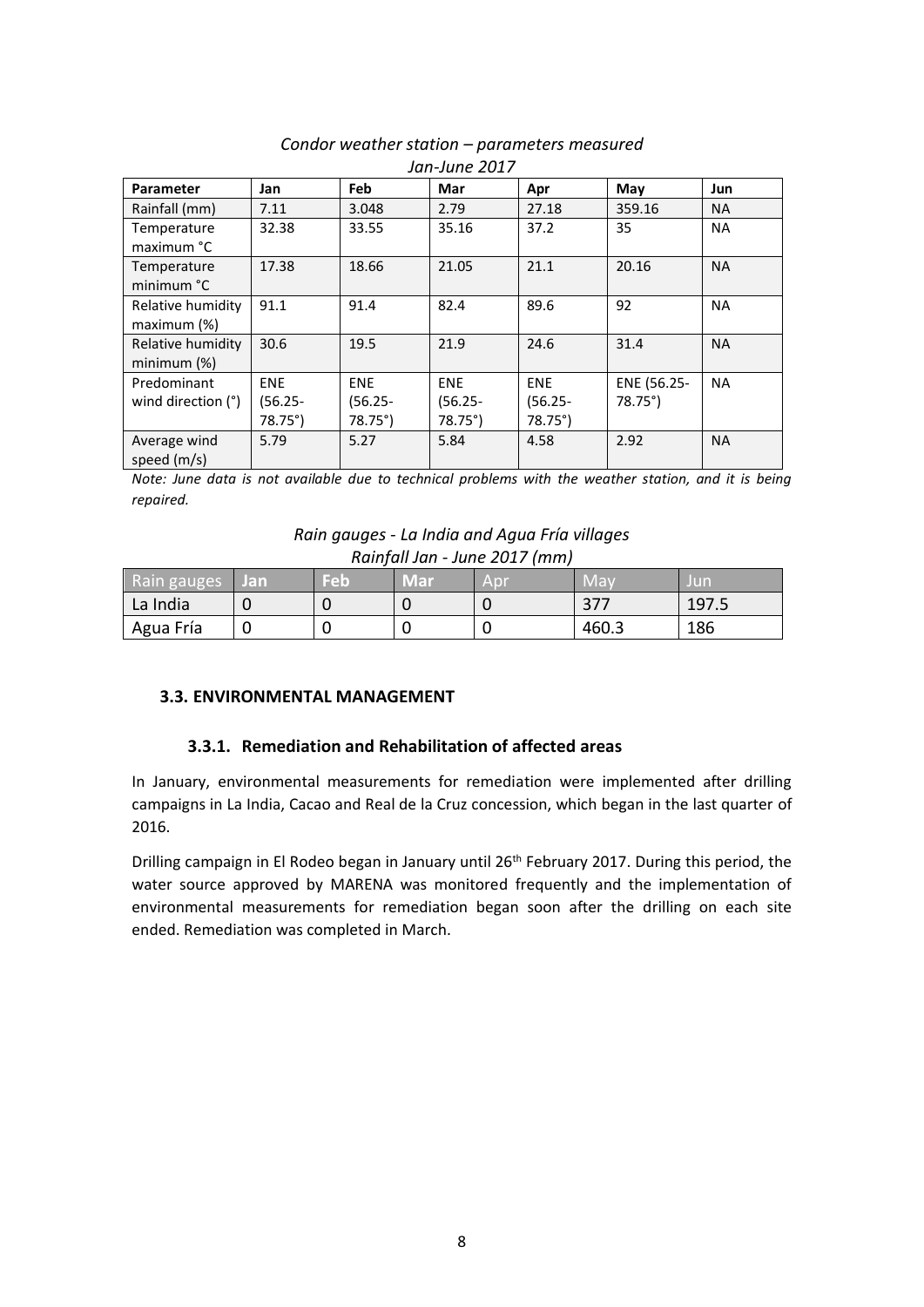









*Photograph 3.3.1 (a) Area during drilling campaign in El Rodeo concession (b) Remediation in El Rodeo, (c) Remediation in El Rodeo, (d) Surface water source used for drilling and approved by MARENA in Los Limones, El Rodeo concession.*

The community known as Los Limones, where the small dam for the water source was temporally installed, requested that the dam is left installed. MARENA-Esteli authorized this permit and the dam was left installed under the community responsibility. A letter was sent to MARENA-Esteli and San Nicolas municipality with signatures from the community to ensure this.

A drilling campaign continued in La India and began in Espinito-Mendoza concession in March. Environmental monitoring has been executed since the drill sites were selected, and during drilling.

The table below shows the drilling campaign which began in November 2016 until June 2017. Real de la Cruz and Cacao were completed in 2016, but the remediation process was completed in the first quarter of 2017.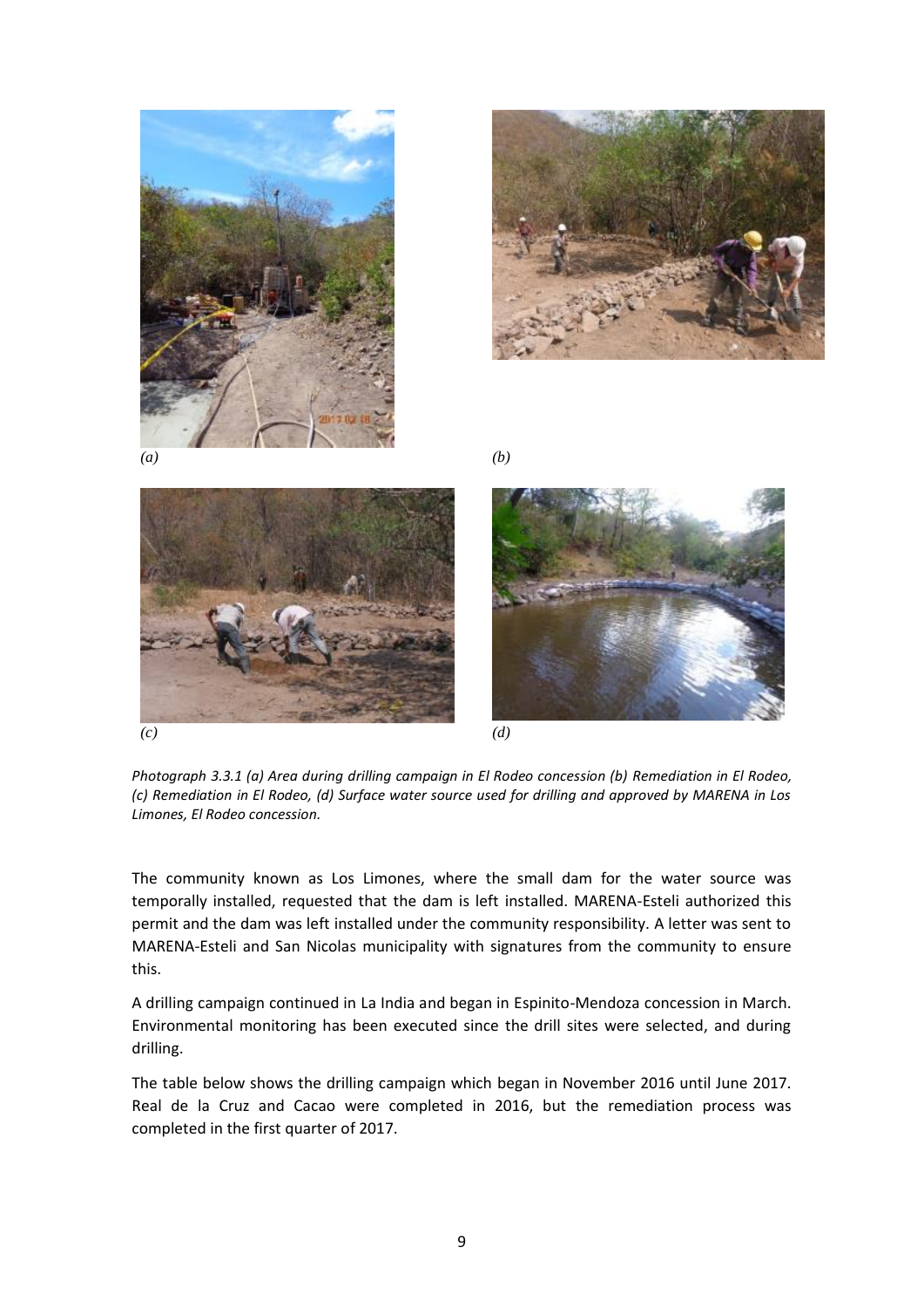| <b>Concessions</b>    | m drilled |
|-----------------------|-----------|
| Cacao 2016            | 719,6     |
| Real De La Cruz 2016  | 428,8     |
| La India 2017         | 1.404,30  |
| El Rodeo 2017         | 945,10    |
| Espinito-Mendoza 2017 | 2.562,00  |
| ΤΟΤΑL                 | 6059.8    |

# **3.3.2. Reforestation plans implementation**

Condor Gold has a 5 Ha area in Espinito-Mendoza concession, where a reforestation plan was implemented and completed. Condor continues to give maintenance of the reforestation area and replants lost trees every year. This year, 300 trees have been planted and 200 more will be planted in July.

A reforestation plan will begin in July in the Real de la Cruz concession, which will cover two years program and more than 750 trees will be planted this year.

The environmental team organized a celebration for the World Environment Day, divided in two activities, which were focused on reforestation and recycling:

- 1. Workers planting trees to commemorate the World Environment Day next to the road access to Santa Cruz de la India community, a total of 70 trees were planted and protected.
- 2. Villagers receiving 200 plants and trees in exchange for empty plastic bottles, as well as kids participating in activities to win prizes. This was done in collaboration with the social team. A total of 800 plastic bottles were gathered and will be sent to the recycling program of the NGO Los Pipitos, which benefits kids with special needs.

#### **3.3.3. Implementation of the ESAP and IFC activities**

#### *IFC Sustainability Exchange*

Condor's Chief Environmental and Social officer attended this year IFC Sustainability Exchange in Cartagena, Colombia. Prior to the event, a special meeting was organized by IFC with the mining sector. IFC presented a new program focused on water problems and needs of the mining sector and their surrounding communities. The objective of the meeting was to get feedback on the new program proposal.

The two-days event was focused on innovation, gender equality and promoting the youth. The third day was for field trips focusing on social development programs.

#### *IFC site visit*

On 13th and 14th June 2017, IFC representatives conducted a site visit to La India Project to supervise the advances of the project and compliance with IFC standards in the areas of social, environment and geology. IFC reviewed the ESAP implementation, interviewed local stakeholders and employees, visited the information office and conducted site visits to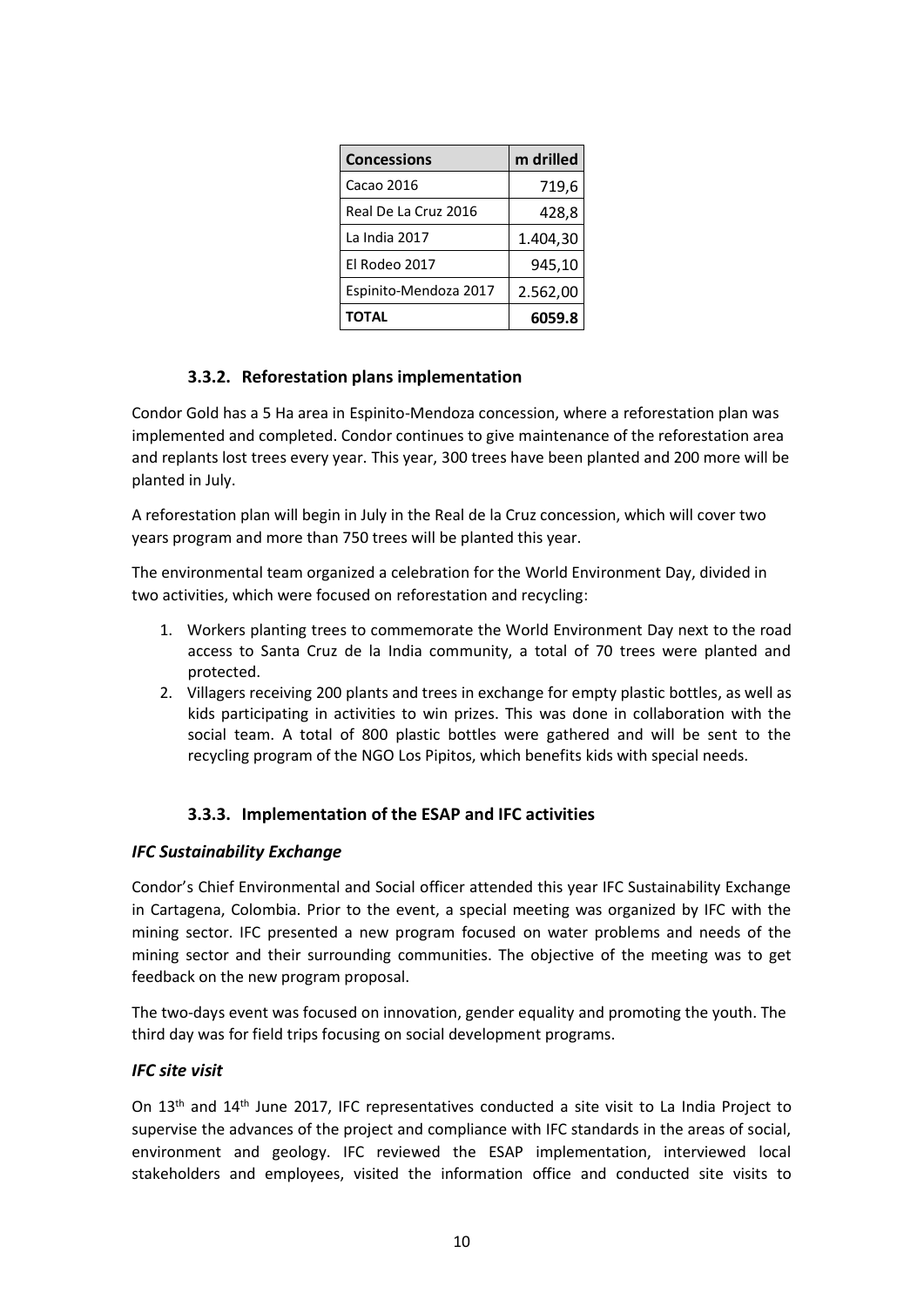different areas of the project including the potential location of the installations of the plant, open pit, waste rock dumps, tailings, among others.

# **4. SOCIAL ACTIVITIES**

#### *4.1.* **STAKEHOLDERS ENGAGEMENT IMPLEMENTATION**

Activities were done in compliance with the plan to generate conditions for La India project in the communities.

### *4.1.1. Meetings with local stakeholders*

In March and April, a total of four meetings were held with local stakeholders, where many topics were addressed, which allowed to provide information to stakeholders. A larger number of participants have been women. The topics covered were as follows:

- Exploration
- Social contributions
- Grievance mechanism

#### *Meetings*

| $N^{\bullet}$ | <b>Date</b>         | <b>Topic</b>                                                            |                  | <b>Attendance</b>       |                  | <b>Questions/Comments</b>                                                                                                                                                                                                                                                                                                                                                                           |
|---------------|---------------------|-------------------------------------------------------------------------|------------------|-------------------------|------------------|-----------------------------------------------------------------------------------------------------------------------------------------------------------------------------------------------------------------------------------------------------------------------------------------------------------------------------------------------------------------------------------------------------|
|               |                     |                                                                         | $\boldsymbol{W}$ | $\boldsymbol{M}$        | $\boldsymbol{T}$ |                                                                                                                                                                                                                                                                                                                                                                                                     |
| 1             | $12 - 04 -$<br>2017 | <b>Exploration activities</b><br>Water programme                        | 7                | $\overline{\mathbf{5}}$ | 12               | Jobs opportunities in the company<br>٠<br>for local people.<br>Damages to natural water sources<br>$\blacksquare$<br>because of exploration activities.<br>It is important to communicate<br>٠<br>villagers<br>about<br>exploration<br>activities.<br>Most of villagers believe that<br>٠<br>drilling campaigns reduce water                                                                        |
| $\mathbf{2}$  | $17-05-$<br>2017    | <b>Exploration activities</b><br>Water programme<br>Grievance mechanism | 10               | $\mathbf{2}$            | 12               | availability in water wells.<br>It is necessary that Condor keeps<br>$\blacksquare$<br>informing<br>villagers<br>avoid<br>to<br>misinformation from anti mining<br>groups.<br>Exploration activities<br>provide<br>٠<br>benefits to the communities such as<br>employment, social benefits and so<br>on.<br>The information should be shared to<br>$\blacksquare$<br>villagers as much as possible. |
| 3             | $19-05-$<br>2017    | <b>Exploration activities</b><br>Water programme<br>Grievance mechanism | 5                | 3                       | 8                | What is going to happen with<br>٠<br>artisanal miners if La India project<br>is approved?<br>Type of compensations to artisanal<br>п<br>miners<br>Type of additives used in the                                                                                                                                                                                                                     |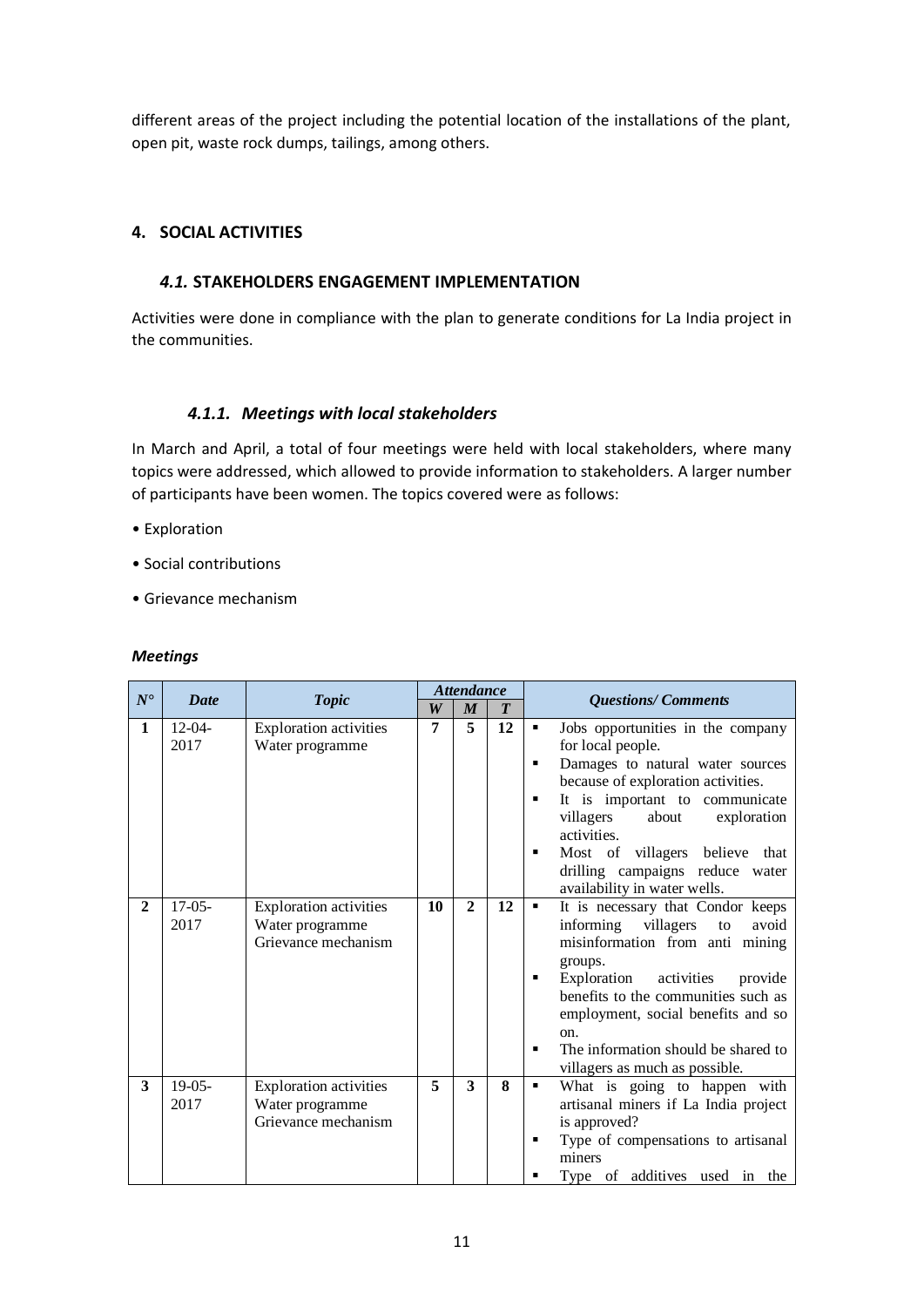| $N^{\bullet}$ | <b>Date</b>      | <b>Topic</b>            |   | <b>Attendance</b> |    | <b>Questions/Comments</b>                                                                                                                                                                                                                          |
|---------------|------------------|-------------------------|---|-------------------|----|----------------------------------------------------------------------------------------------------------------------------------------------------------------------------------------------------------------------------------------------------|
|               |                  |                         |   |                   |    | drilling campaigns.<br>Artisanal miners<br>believe<br>that<br>٠<br>industrial mining will generate<br>unemployment for artisanal mining                                                                                                            |
|               | $26-06-$<br>2017 | La India mining project | 7 | 5                 | 12 | An association that<br>represents<br>communities is necessary to work<br>together with Condor.<br>Condor has to prioritize pro mining<br>٠<br>villagers in social benefit.<br>They will form a villagers'<br>٠<br>association legally established. |

# *4.1.2. Workshops with local stakeholders*

In compliance with SEP strategies, information workshops have been developed with groups of key stakeholders representing the communities of La India, El Bordo and Agua Fria. The purpose of these workshops is to be able to contribute to the strengthening of leadership capacities and to maintain a direct communication. The topics covered were as follows:

- Company policies and plans
- Social contributions
- Complaints and complaints system

| $N^{\bullet}$ | <b>Date</b>      | <b>Topic</b>                               |                  | <b>Attendance</b> |                  | <b>Questions/Comments</b>                                                                                                                                                                                                                                                                                                                                  |
|---------------|------------------|--------------------------------------------|------------------|-------------------|------------------|------------------------------------------------------------------------------------------------------------------------------------------------------------------------------------------------------------------------------------------------------------------------------------------------------------------------------------------------------------|
|               |                  |                                            | $\boldsymbol{W}$ | $\boldsymbol{M}$  | $\boldsymbol{T}$ |                                                                                                                                                                                                                                                                                                                                                            |
| 1             | $13-05-$<br>2017 | Condor's policies<br>La India mine project | $\mathbf{0}$     | 10                | 10               | It is important to know how the<br>٠<br>company works.<br>There are many people who are<br>٠<br>unaware of the work done by the<br>company.<br>The company must keep direct contact<br>٠<br>with communities.<br>Mining has changed and nowadays<br>٠<br>companies are more responsible with<br>environment.                                               |
| $\mathbf{2}$  | $21-06-$<br>2017 | Condor's policies<br>La India mine project | 8                | 8                 | 16               | The company must disclose<br>this<br>٠<br>information to the communities so the<br>villagers<br>know more<br>about<br>the<br>company.<br>There are some people who<br>٠<br>are<br>misinforming the communities.                                                                                                                                            |
| 3             | $05-07-$<br>2017 | La India mine project<br>Resettlement      | 6                | 7                 | 13               | <b>Relocation</b> sites<br>$\blacksquare$<br>Road diversion<br>п<br>Jobs opportunities for villagers<br>п<br>Houses models<br>٠<br>Type of compensation for multi -<br>٠<br>families houses.<br>Compensation for tenants<br>٠<br>Lack<br>of<br>communication<br>with<br>п<br>community<br>Condor must provide more<br>jobs<br>opportunities for villagers. |

#### *Workshops*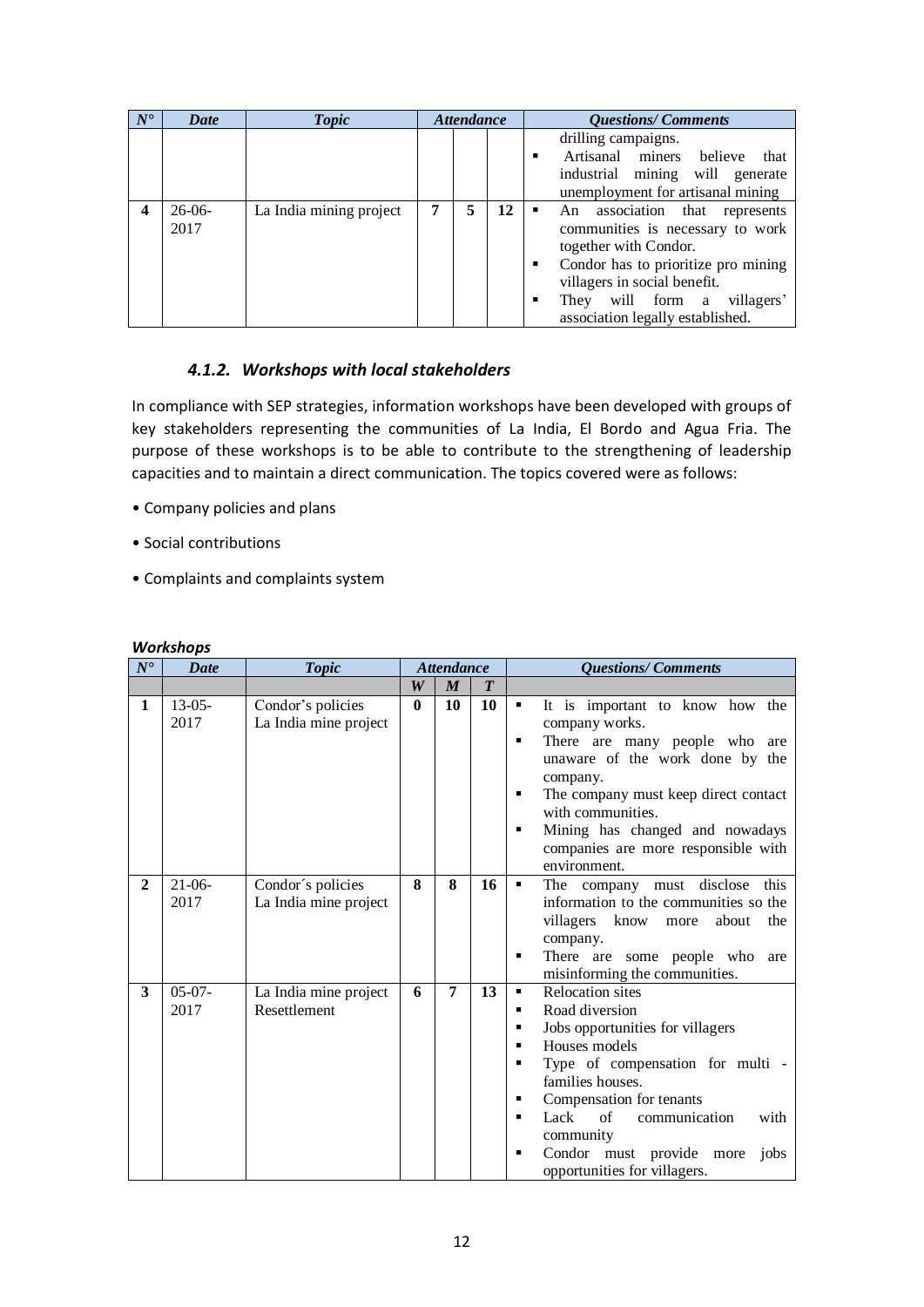### *4.1.3. Artisanal mining census*

Last April, Condor started the update of the artisanal mining census. Two technicians have been attending this key stakeholder, which are located within Condor's concessions. A total of 292 artisanal miners work in La India, Rodeo and Espinito Mendoza concessions organized in 61 groups and 43 processing sites (rastra, tombola, molinete) were found in La India Concession (in the villages of El Bordo, Cristalito, Agua Fria, and Carrizal) with a total of 161 workers. 80% of the census has been completed: it is still pending the processing sites in La India village, which will be covered in July.

In La Mestiza property in Espinito-Mendoza concession, Condor has signed 24 temporary agreements benefiting 85 artisanal miners organized in 21 groups, which are extracting ore in the area owned by Condor. This social benefit allows a close contact with artisanal miners and strengths the relationship with this stakeholder.



#### *4.1.4. Exploration fair*

An exploration fair was held to provide information of exploration process. At this event, personalized invitations were made to the local actors to inform and involve them of the activity. The topics covered at the fair were the following:

- •Environment
- Exploration
- Social Contributions
- Grievance mechanism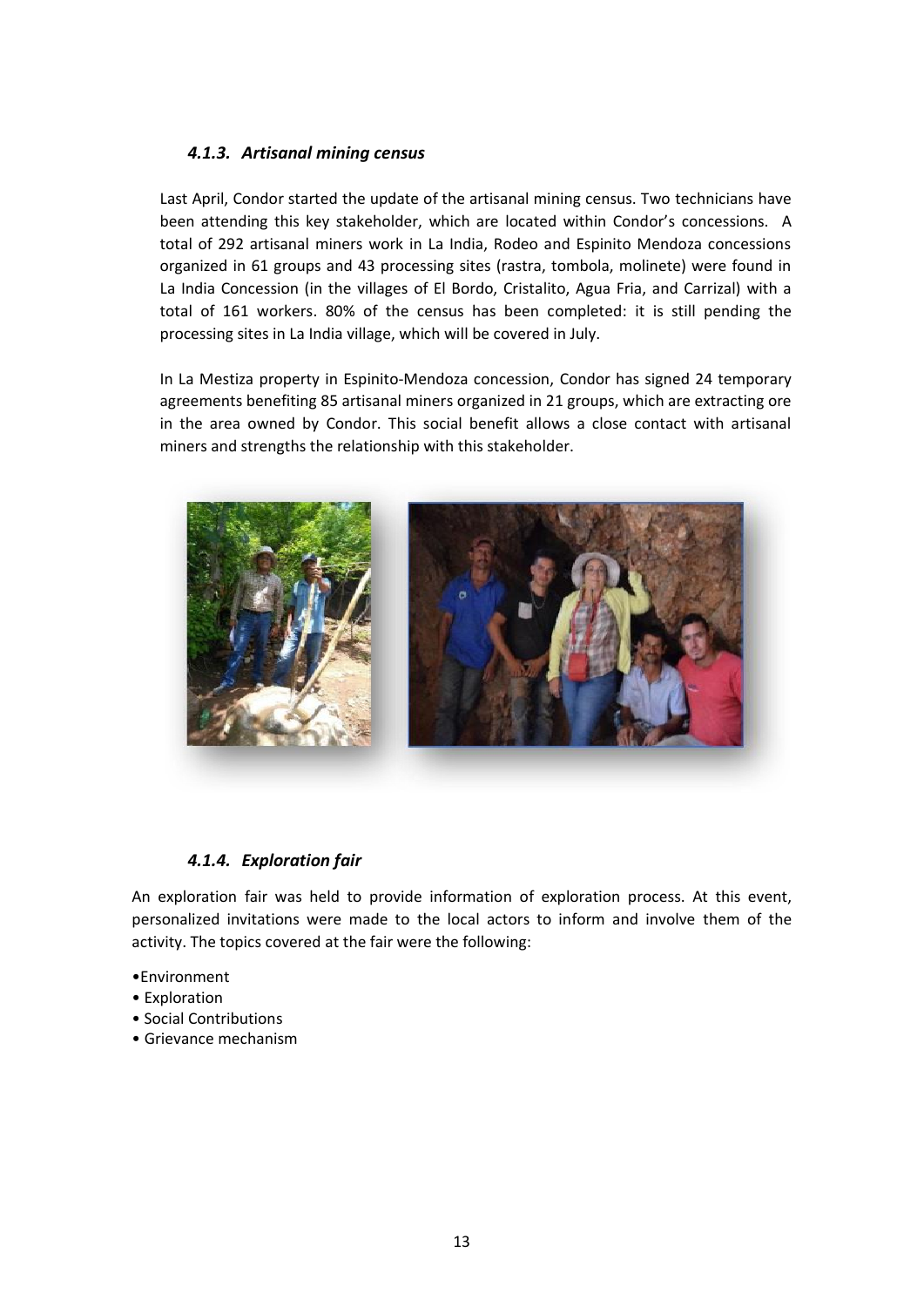#### *Exploration fair*

| $N^{\bullet}$ | <b>Date</b>      | <b>Topic</b>            | <b>Attendance</b> |    |                  | <b>Frequent Questions/Comments</b>                                                                                                                                                                                                |
|---------------|------------------|-------------------------|-------------------|----|------------------|-----------------------------------------------------------------------------------------------------------------------------------------------------------------------------------------------------------------------------------|
|               |                  |                         | W                 | M  | $\boldsymbol{T}$ |                                                                                                                                                                                                                                   |
|               | $25-05-$<br>2017 | <b>Exploration fair</b> | 55                | 20 | 75               | Does Condor get gold from drilling<br>samples?<br>If we touch the bentonite with our hands,<br>nothing happens to us?<br>Drilling pollute water with the chemicals<br>they use.<br>The company take gold from each drill<br>hole. |

#### *4.1.5. Informative process*

As part of the monitoring activities, house-to-house visits and meetings have been established to facilitate the relationship with stakeholders in the direct and indirectly affected area.

#### *Visits to stakeholders*

| <b>Directly Affected Area</b>                                                                                                                                                                                                                                                                                               | <b>Indirectly Affected Area</b>                                                                                                          |
|-----------------------------------------------------------------------------------------------------------------------------------------------------------------------------------------------------------------------------------------------------------------------------------------------------------------------------|------------------------------------------------------------------------------------------------------------------------------------------|
| Local health centre director<br>$\bullet$<br>Local school principal<br>$\bullet$<br>Local water system director<br>$\bullet$<br>Local political secretaries<br>$\bullet$<br>Priest<br>٠<br>Evangelical pastor<br>٠<br>Santa Rosa del Peñón mayor<br>$\bullet$<br>El Jicaral mayor<br>$\bullet$<br>Police chief<br>$\bullet$ | <b>Bishop</b><br>$\bullet$<br>Municipal political secretaries<br>٠<br>Department office of Human Rights<br>$\bullet$<br>general attorney |

#### *4.1.6. Stakeholders mapping*

Stakeholders mapping has been updated. Currently, there is a stakeholder matrix, which contains information of the interests and positions of the stakeholders identified by categories.

#### *4.2.* **COMMUNITY RELATIONS PLAN IMPLEMENTATION**

The Community Relations Plan has been focused on training and capacity building of members of the community, support to rural health and the health centre with open clinics and supplies, support to sport programs and churches to promote healthy habits among the villagers and specially the youth. Condor has also implemented a water program to reduce intestinal problems product of poor water quality in La India village. Other projects have focused on activities to strengthen social engagement. The total investment in the first semester has been C\$ 527,711.00 with 948 beneficiaries.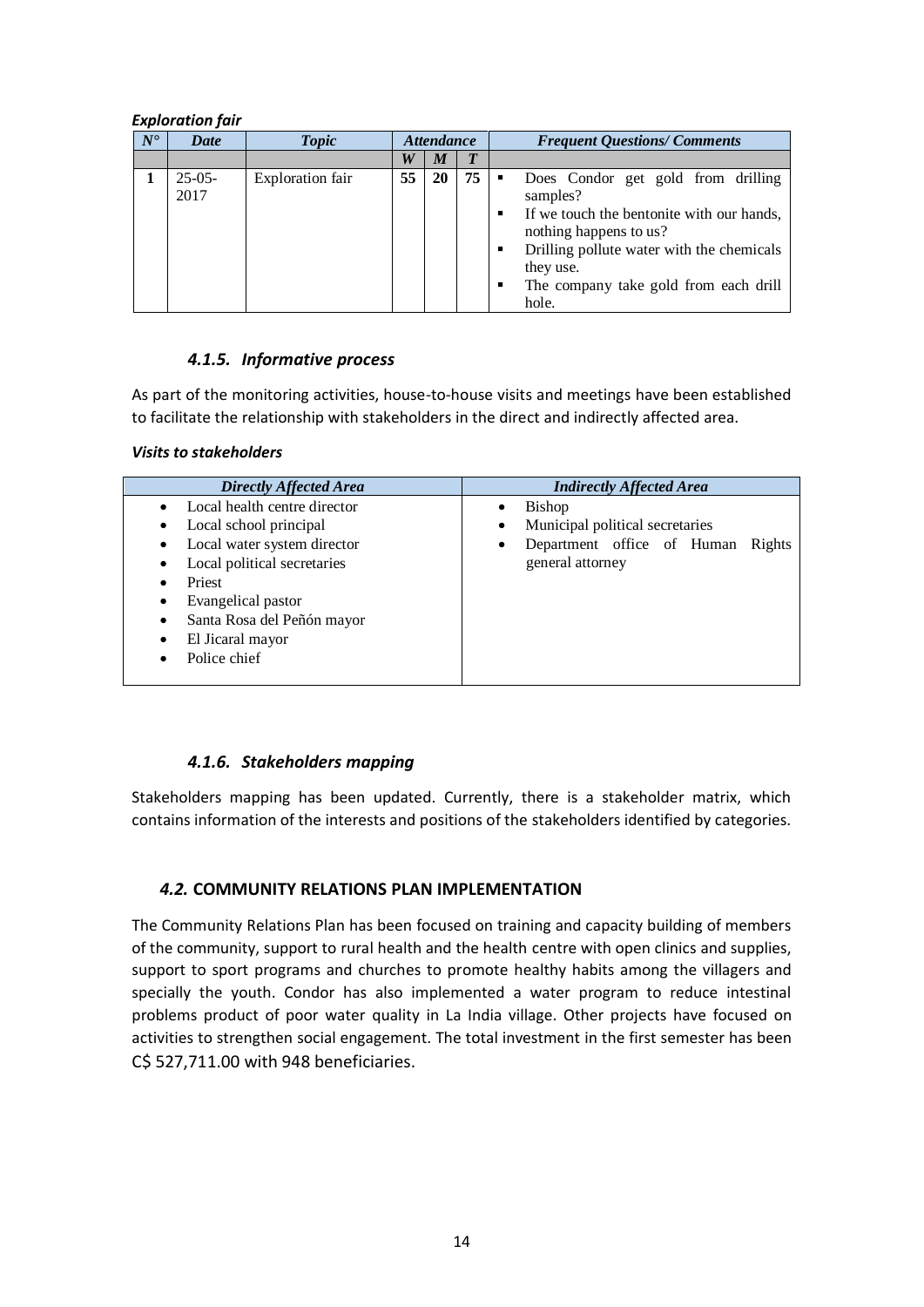

c)  $\qquad \qquad d)$ *Photograph 4.2. (a) and (b) Support to open clinics, (c) and (d) Potable water program in houses in La India village*

# *4.3.* **RESETTLEMENT ACTIVITIES AND LAND ACQUISITION PROCESS**

# *4.3.1. Houses registration*

It was developed through a general scanning and the design of a talking map from the community, with the following findings:

• Housing increase from 296 identified in 2015 (CENSUS). There has been an increase in the number of houses since the census

- Increase of rastras in urban areas by 50% more in comparison with 2015 CENSUS
- Increase of more than 1 family per house by 10% more in comparison with CENSUS 2015
- Increase of returnees by 4% in relation to CENSO 2015

# *4.3.2. Identification of vulnerable families*

A methodology to identify vulnerable families, which includes talking map, house-to-house visits and social validation with local actors through permanent meetings was implemented.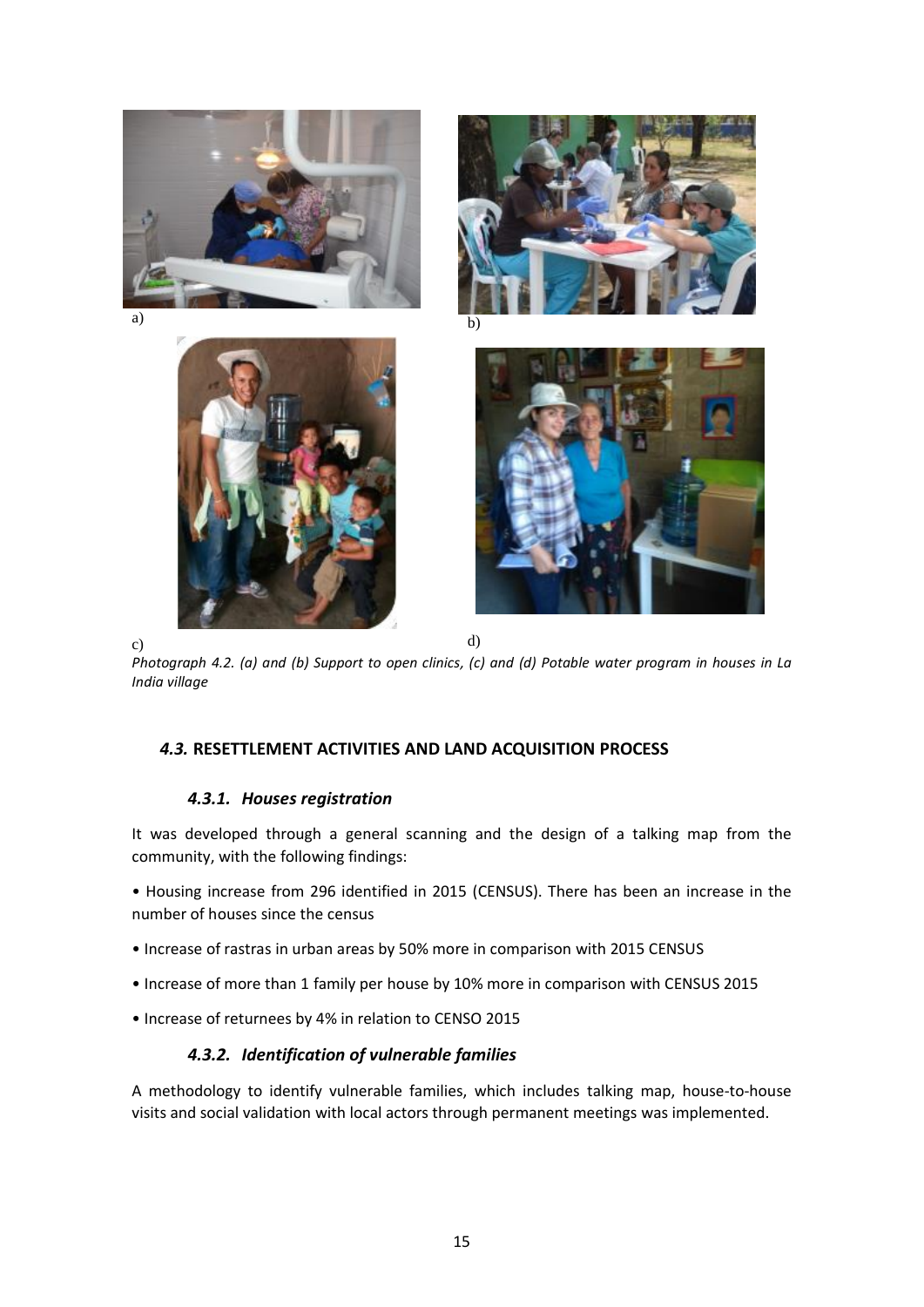Based on the 2015 census, there are a total of 82 houses have vulnerable people as headhouse in which live 139 vulnerable people. 109 of 139 identified vulnerable people are senior<sup>1</sup>, 28 have disabilities and 2 are single mothers.

# **4.3.3. Land acquisition process**

The land acquisition process is ongoing.

# *4.3.4. Information office*

In April, the decision was taken to move forward with the communication process to villagers; so, it was decided to reopen the Information Office in a new place. 133 people participated in the opening ceremony from La India, Agua Fria, El Bordo, Carrizal, los Rastrojos and Andrés Reyes.

During the period from April to June 2017, the following visits were received:

|              | <b>Information office visits</b><br>$Apr - Jun$ |                           |                               |                       |                 |                                                             |              |              |  |  |  |  |
|--------------|-------------------------------------------------|---------------------------|-------------------------------|-----------------------|-----------------|-------------------------------------------------------------|--------------|--------------|--|--|--|--|
| <b>Month</b> | <b>Artisanal</b><br>mining                      | Water<br><i>programme</i> | <b>Grievance</b><br>mechanism | <b>Job</b><br>request | <b>Meetings</b> | <b>Scholarship</b><br><i>(training)</i><br><i>project</i> ) | <b>Other</b> | <b>Total</b> |  |  |  |  |
| <b>April</b> | 8                                               | 6                         |                               |                       |                 |                                                             |              | 17           |  |  |  |  |
| <b>May</b>   | 23                                              | −                         | ◠                             | 6                     | 18              |                                                             | Q            | 69           |  |  |  |  |
| June         | 24                                              |                           | ↑                             |                       | 55              | 3                                                           | 18           | 103          |  |  |  |  |
| <b>Total</b> | 55                                              | 13                        |                               | 7                     | 75              |                                                             | 27           | 189          |  |  |  |  |

# *4.4.* **GRIEVANCES**

.

# *4.4.1.* **Grievance** *committee*

Due to the implementation of the grievance mechanism, a grievance committee was created which is formed by management staff (Condor) and 2 representatives who were chosen by the community through a House to house consultation.

# *4.4.2.* **Grievance** *mechanism implementation*

Activities for disclosing grievance mechanism through meetings, workshops, house-to-house visits have been implemented. More than 300 brochures have been delivered to people from different communities in La India, Agua Fria, El Bordo, Carrizal, los Rastrojos and Andrés Reyes.

#### *Grievance mechanism (information process)*

| $N^{\bullet}$ | <b>Date</b>      | Activity | <i><b>Attendance</b></i> |   |              | <b>Frequent Questions/Comments</b>                                                                                           |  |  |
|---------------|------------------|----------|--------------------------|---|--------------|------------------------------------------------------------------------------------------------------------------------------|--|--|
|               |                  |          | W                        | M | $\mathbf{m}$ |                                                                                                                              |  |  |
|               | $25-04-$<br>2017 | Workshop | 7                        | 8 | 15           | Lack of information in community.<br>Concerns about unemployment for<br>artisanal miners.<br>Concerns about eviction<br>from |  |  |

<sup>&</sup>lt;sup>1</sup> Nicaragua law defines as senior to everyone over 60 years old.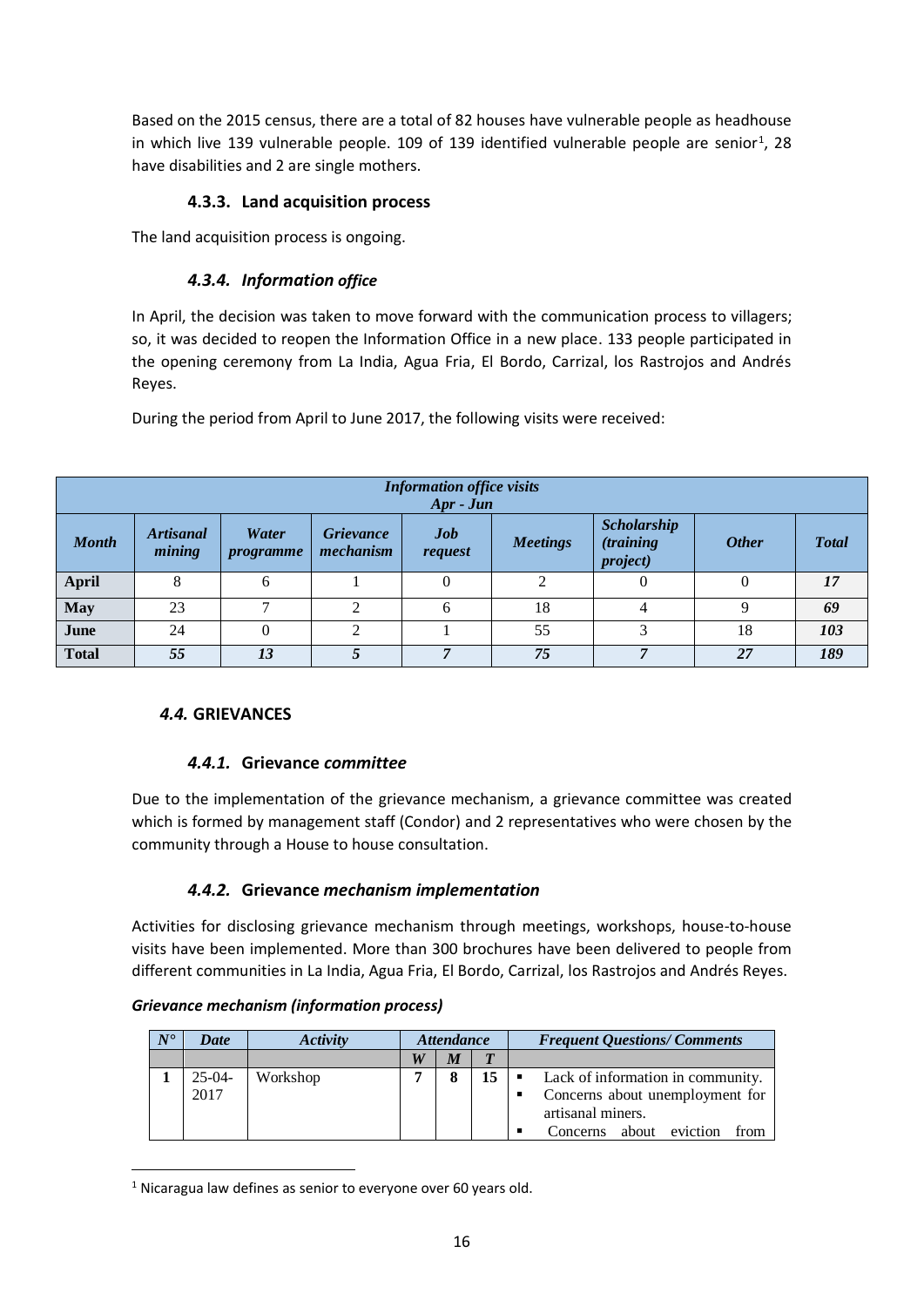| $N^{\bullet}$ | Date             | <b>Activity</b>                    |                | <b>Attendance</b> |    |                  | <b>Frequent Questions/Comments</b>                                                                                                                                                                                                                                                                                                                                                                                                                                                                                                                                      |
|---------------|------------------|------------------------------------|----------------|-------------------|----|------------------|-------------------------------------------------------------------------------------------------------------------------------------------------------------------------------------------------------------------------------------------------------------------------------------------------------------------------------------------------------------------------------------------------------------------------------------------------------------------------------------------------------------------------------------------------------------------------|
|               |                  |                                    |                |                   |    | ٠                | houses due to resettlement.<br>Concerns about new houses size in<br>resettlement area.                                                                                                                                                                                                                                                                                                                                                                                                                                                                                  |
| 2             | $18-05-$<br>2017 | Workshop                           | $\bf{0}$       | 10                | 10 | ٠<br>٠           | It is important that the company<br>informs of this Complaints System,<br>so the villagers can know there is a<br>place to reach out<br>and<br>file<br>complaints.<br>This<br>should<br>be<br>system<br>disseminated<br>throughout<br>the<br>community of La India and in<br>surrounding communities.                                                                                                                                                                                                                                                                   |
| 3             | $09-05-$<br>2017 | Printed material                   | 15             | 5                 | 20 | ٠                | It is important to have a place to<br>express complaints against the<br>company.                                                                                                                                                                                                                                                                                                                                                                                                                                                                                        |
| 4             | $10-05-$<br>2017 | Printed material                   | 12             | 8                 | 20 | g,<br>٠          | Condor<br>that<br>all<br>must<br>ensure<br>communities<br>of<br>this<br>know<br>mechanism.<br>It is necessary to invite the people<br>who are against the company to<br>come and know this mechanism.                                                                                                                                                                                                                                                                                                                                                                   |
| 5             | $11-05-$<br>2017 | Printed material                   | 11             | 9                 | 20 | ×<br>٠<br>٠      | The mechanism will allow having<br>more communication between the<br>company and community.<br>The company must solve all the<br>complaints and we expect them to<br>be fair resolutions.<br>It is important to have a space<br>where villagers<br>can<br>file<br>a<br>complaint to a situation.                                                                                                                                                                                                                                                                        |
|               | $12-06-$<br>2017 | Printed material                   | 73             | 22                | 95 | ٠<br>٠<br>п<br>٠ | Will the company evict people<br>living in La India from their<br>homes?<br>What will happen to artisanal<br>miners?<br>What will happen to people who do<br>not want to be resettled?<br>The company will leave artisanal<br>miners out of work areas.<br>must buy<br>The company<br>the<br>properties.                                                                                                                                                                                                                                                                |
| 6             | $28-06-$<br>2017 | Meeting with local<br>stakeholders | $\overline{2}$ | 5                 | 7  | ×<br>٠<br>٠      | It is important that the company<br>provides information and response<br>to complaints that are presented by<br>members of the community.<br>The company must disclose in the<br>communities<br>the<br>Grievance<br>Mechanism since there are many<br>people who do not know it.<br>There is a lot of misinformation in<br>the community, the company must<br>report directly to the community.<br>Villagers are afraid of filing a<br>complaint, so it is important that<br>the<br>company<br>educates<br>the<br>population to make use of the<br>Grievance Mechanism. |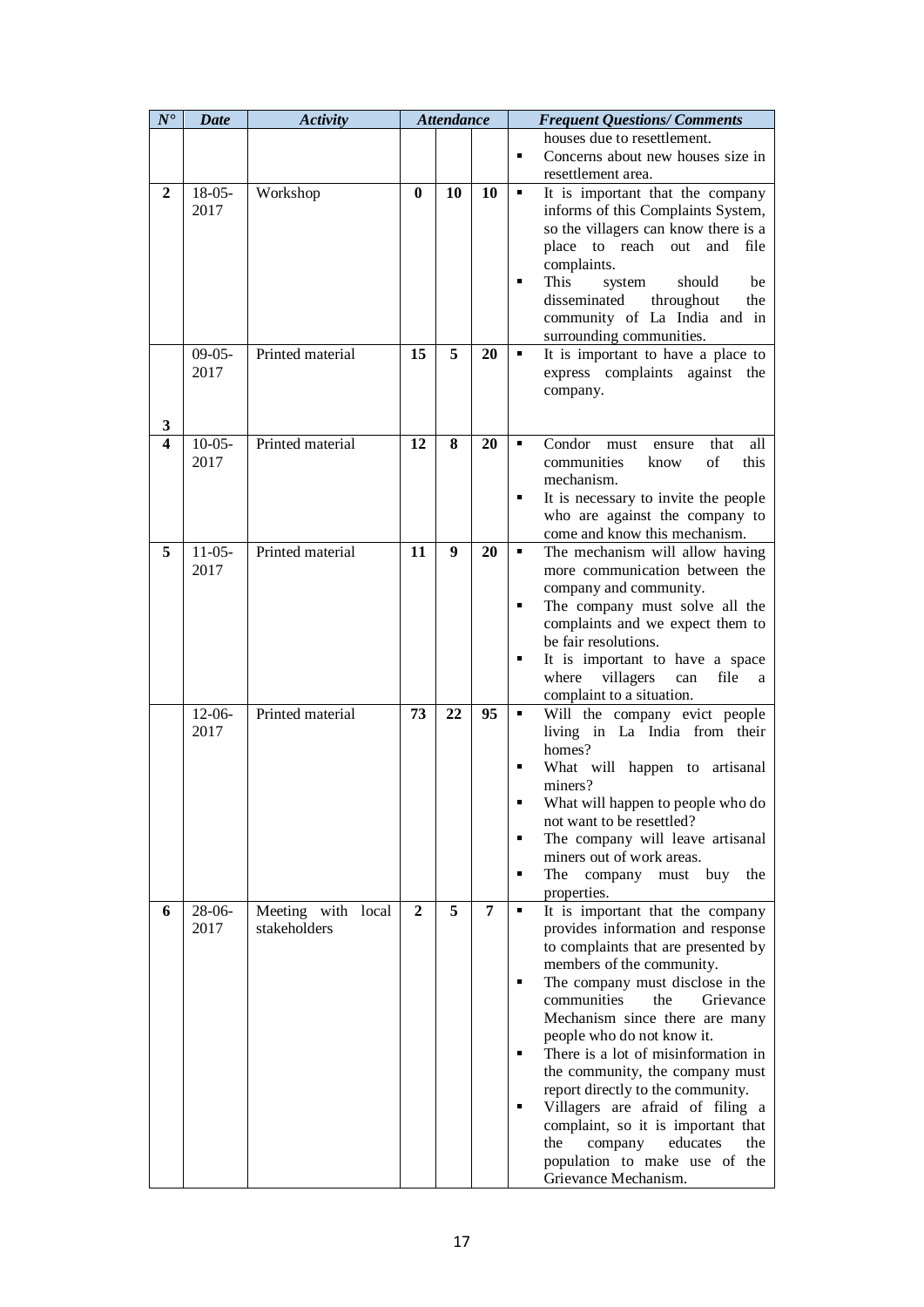# *4.4.3. Grievances registered*

The implementation of the grievance mechanism process began in April. During the period from April to June, the largest number of complaints received was related to the purified potable water program; among the complaints received were the following:

| Type of complaint             | Number of<br>grievance received | Number of<br>grievance solved |
|-------------------------------|---------------------------------|-------------------------------|
| Purified water programme      |                                 |                               |
| Job request                   |                                 |                               |
| <b>Exploration activities</b> |                                 |                               |
| TOTAL.                        |                                 |                               |

# **5. HEALTH AND SAFETY ACTIVITIES**

#### *5.1.* **Health and Safety community activities**

| Activity        | Date          | Participants | Objective           | Consultant   |
|-----------------|---------------|--------------|---------------------|--------------|
| First Aid and   | 1st July 2017 | 80           | First aid           | Firefighters |
| rescue training |               |              | knowledge and       | Volunteers   |
|                 |               |              | rescue during an    | Sebaco       |
|                 |               |              | emergency in        |              |
|                 |               |              | extraction sites in |              |
|                 |               |              | artisanal mining    |              |
|                 |               |              | activities.         |              |

# *5.2.* **Health and Safety trainings and workshops**

| <b>Activity</b>               | Date                  | Participants |
|-------------------------------|-----------------------|--------------|
| Training in first aid, rescue | 30 <sup>th</sup> June | 85 employees |
| and fire prevention           |                       |              |

### **5.3. Health and Safety accidents statistics**

Below the accidents statistics for Condor Gold employees:

|                    | <b>H/H TRABAJADAS</b><br><b>WORKED HOURS</b> |                            | <b>H/H CAPACIT ACION</b><br><b>CAPACITY BUILDING</b> |                  | NUMERO DE ACCIDENTES<br>NUMBER OF ACCIDENTS |                          |                 |                                        |                    |              |
|--------------------|----------------------------------------------|----------------------------|------------------------------------------------------|------------------|---------------------------------------------|--------------------------|-----------------|----------------------------------------|--------------------|--------------|
| No. Hrs x<br>Turno | No. dias<br>Trab Mes                         | No. Hom   TOTAL<br>x turno | $H-HT$                                               | No. Trab.<br>Cap | No. Hrs<br>Cap x<br>rabajador               | <b>TOTAL H-H</b><br>CAP. | No. Acc trivial | No. de<br>accidentes<br>Incapacitantes | No. Acc<br>Fatales | <b>TOTAL</b> |
| 8                  | 130                                          | 87                         | 90480                                                | 63               | 3,29                                        | 207,1                    | 0               |                                        | 0                  |              |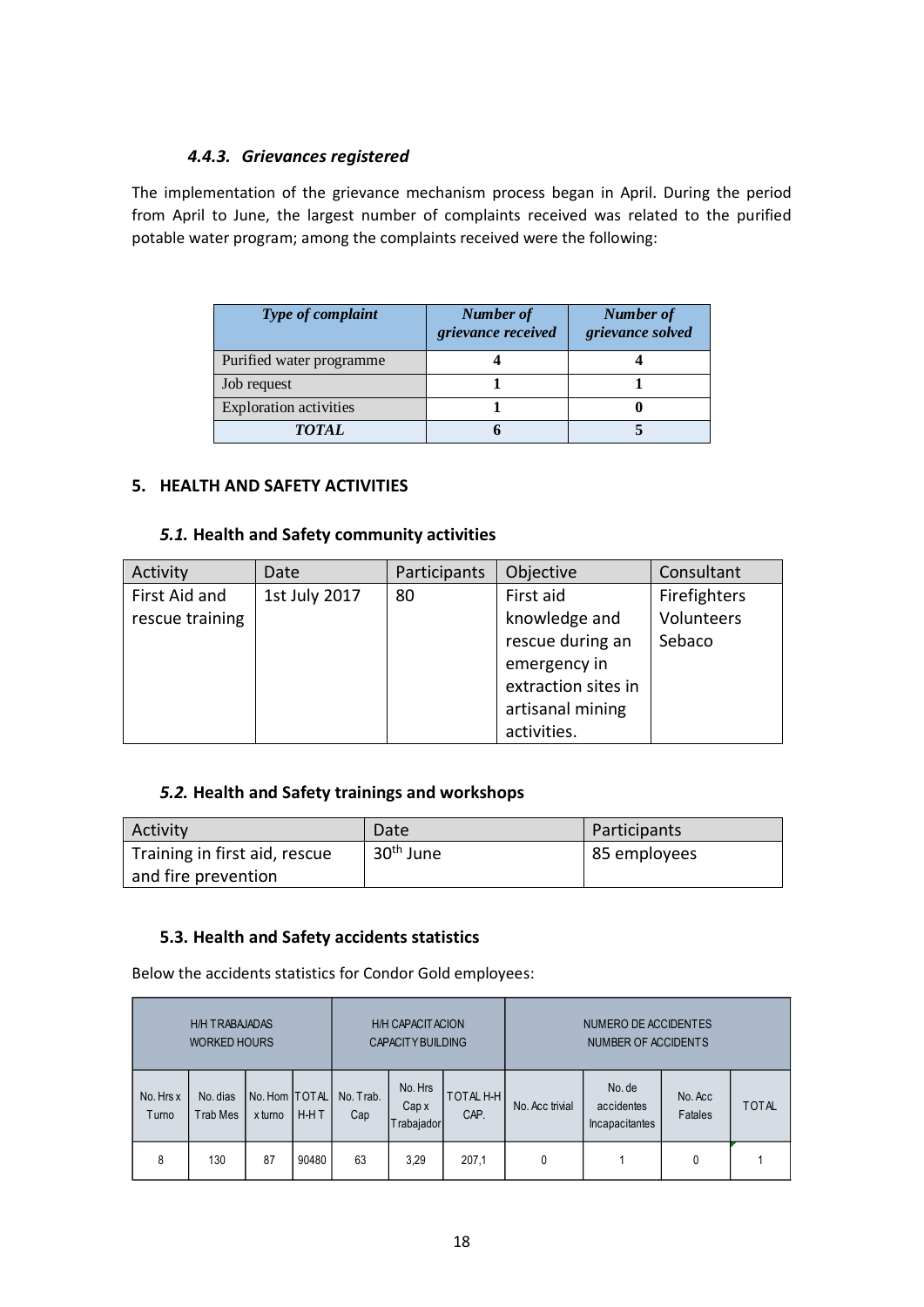# **6. HUMAN RESOURCES**

# *6.1.* **EMPLOYMENT**

# **Employment local, national and foreigners - Condor Gold**

| <b>From</b>     | Jan-Jun        |              |  |
|-----------------|----------------|--------------|--|
|                 | <b>Men</b>     | <b>Women</b> |  |
| La India        | 23             | 10           |  |
| Other nationals | 13             | 9            |  |
| Foreigners      | $\overline{2}$ |              |  |
| Andres Reyes    | 3              |              |  |
| Agua Fria       | 7              |              |  |
| Rastrojos       | 3              |              |  |
| Cristalito      | 5              |              |  |
| Ocotillo        | $\overline{2}$ |              |  |
| El carrizal     | 3              |              |  |
| Nance Dulce     | 3              |              |  |
| El Bordo        |                | $\mathbf{1}$ |  |
| El talpetate    | 1              |              |  |
| <b>TOTAL</b>    | 65             | 20           |  |

### **Contractors**

| <b>FROM</b>   | Men | Women |
|---------------|-----|-------|
| La India      | 18  | 3     |
| Departamentos | 8   |       |
| Extranjero    | 4   |       |
| Las Pilas     |     |       |
| El Bordo      |     |       |
| <b>TOTAL</b>  | 32  |       |

#### *6.2.* **CAPACITY BUILDING**

# **Capacity building and training**

| Description        | Workers quantity | Objective                                   |
|--------------------|------------------|---------------------------------------------|
| Acquisition policy | 49               | Disclosure of<br>land acquisition<br>policy |